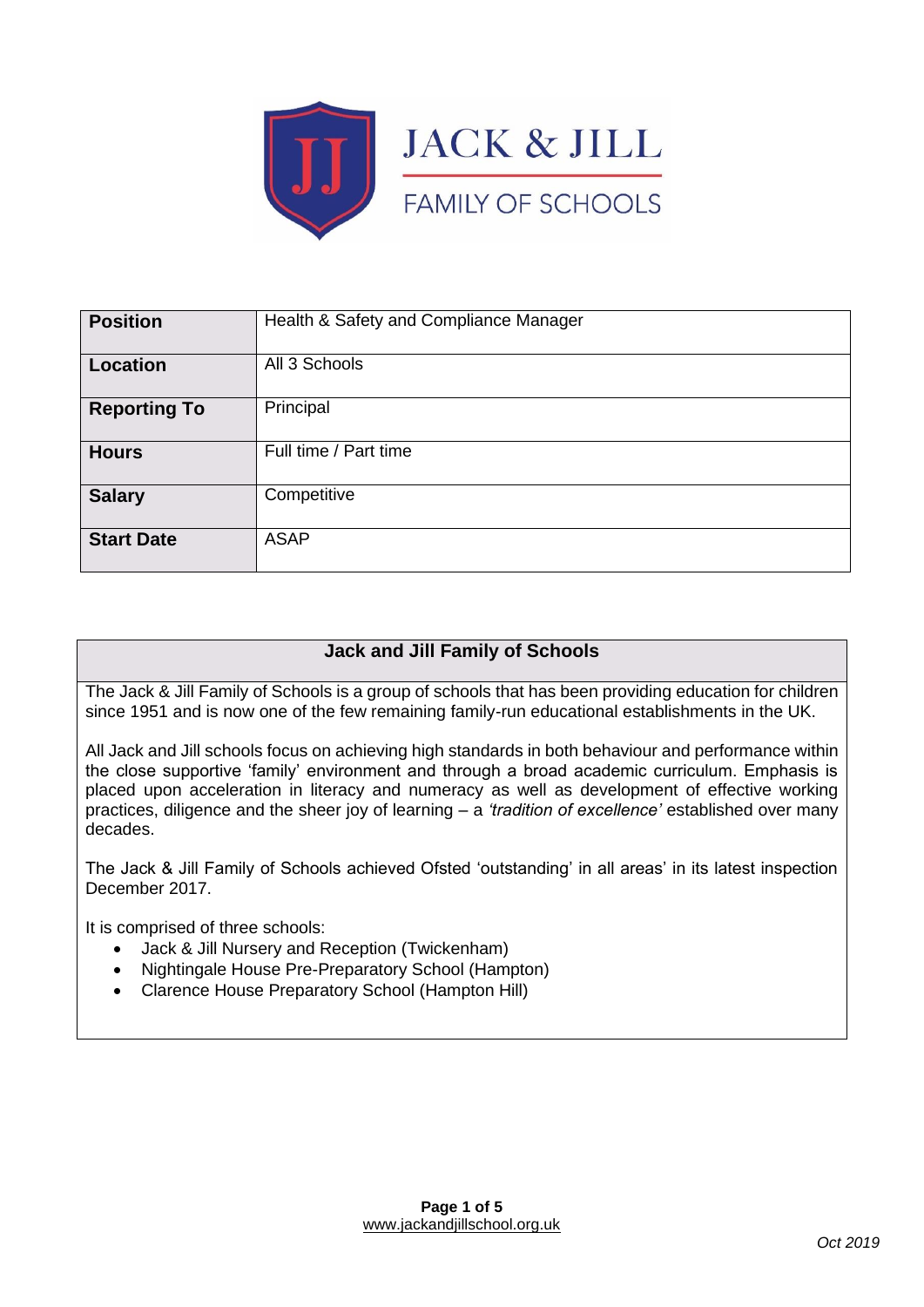## **Safeguarding**

The Jack & Jill Family of Schools is committed to safeguarding and promoting the welfare of all stakeholders. To meet this responsibility, we follow a rigorous selection process. All successful candidates will be subject to an enhanced Disclosure and Barring Service check.

### **Structure Chart**

**Principal** ! Health & Safety and Compliance Manager ! Security Officer and Estate Officer

#### **Purpose of Role**

To ensure that the School meets its necessary legislative obligations and drive the continuous improvement of health and safety and compliance throughout the School to optimise a safe environment for children, parents and staff.

To develop the School's health and safety and compliance policies and practices and ensure that all staff understand and adhere to these standards. Responsible for training and supporting staff on health and safety.

To provide advice, support and guidance to the Strategic Leadership Team on all matters of legal compliance and health and safety management.

### *Job Content*

*This job description may be amended at any time following discussion between the line manager and the member of staff to meet the requirements of the Family of Schools*

### **1. Strategic Direction**

Develop health and safety management systems including quality assurance and compliance with statutory requirements. Manage and co-ordinate audits, including liaison with external contractors, as required.

Develop and support the School's health, safety and environmental strategy.

Develop networks within other schools to enable health and safety performance to be benchmarked.

Work with the Strategic Leadership Team to identify opportunities to reduce the School's environmental impact. Advise and lead on accessibility upgrades.

### **2. Compliance**

Monitor health and safety risks and hazards across all Schools against agreed quality standards and promptly implement improvements where required.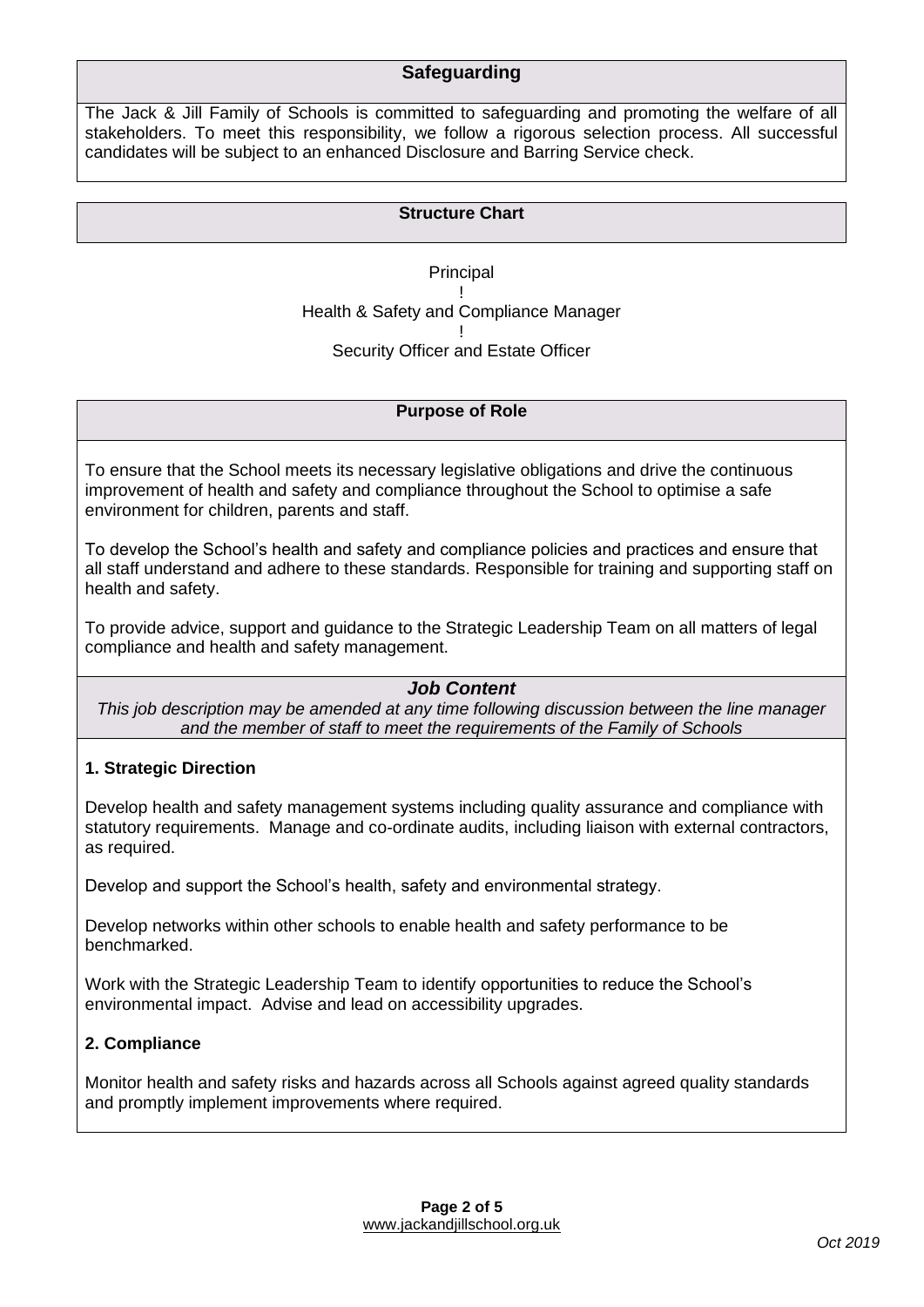Ensure compliance with legislation, including the Independent School Standards and incorporate any updates into the School's policies.

Ensure risk assessments are completed in compliance with Health and Safety legislation, always acted upon, regularly updated, appropriately filed and historically accurate.

Identify potential areas of compliance vulnerability and risk; develop action plans for the mitigation of those risks and provide general guidance on how to avoid or deal with similar situations in the future.

Manage emergency procedures, such as fire drills and lock down, and organise emergency teams, such as fire marshals and first aiders.

Ensure the School is properly resourced and trained in First Aid and that individual care plans and medication are managed appropriately. Review, analyse and report on accident statistics.

Responsible for food hygiene/compliance and management of third-party catering provider.

Responsible for safety inspections to ensure health and safety incidents kept to a minimum. Carry out analysis and reporting of all incidents. Co-ordination of all internal repairs, liaising as appropriate with external contractors and School Administrators. Manage contractors whilst on site.

Ensure the security of all school sites, especially the entrance gate at Twickenham to ensure the safety of pupils, staff and visitors.

Manage the available resources, budget and equipment efficiently, according to agreed procedures.

### **3. Supporting Learning and Awareness**

Promote a positive health and safety culture throughout the School. Advise employees on how to minimise or avoid risks and hazards.

Train staff (including all new employees) in their responsibilities in relation to health and safety and ensure all staff are adhering to these standards so that standards are continuously improved.

#### **4. Developing and working with others**

Challenge and engage with all staff to ensure a cohesive approach to health and safety and high standards and secure continual improvement.

Manage, motivate, support, challenge and develop the Security Officer and Premises Officer to set high standards and secure continual improvement including his/her own continuing professional development. Conduct induction and performance review meetings.

### **5. Safeguarding**

The job holder has due regard for safeguarding and promoting the welfare of the children and will be required to follow the child protection procedures outlined in the school's safeguarding policy.

#### **6. Other duties**

Other duties at an appropriate level may be required. Whilst every effort has been made to explain the main duties and responsibilities of the role, there may be other duties to ensure the success of the School.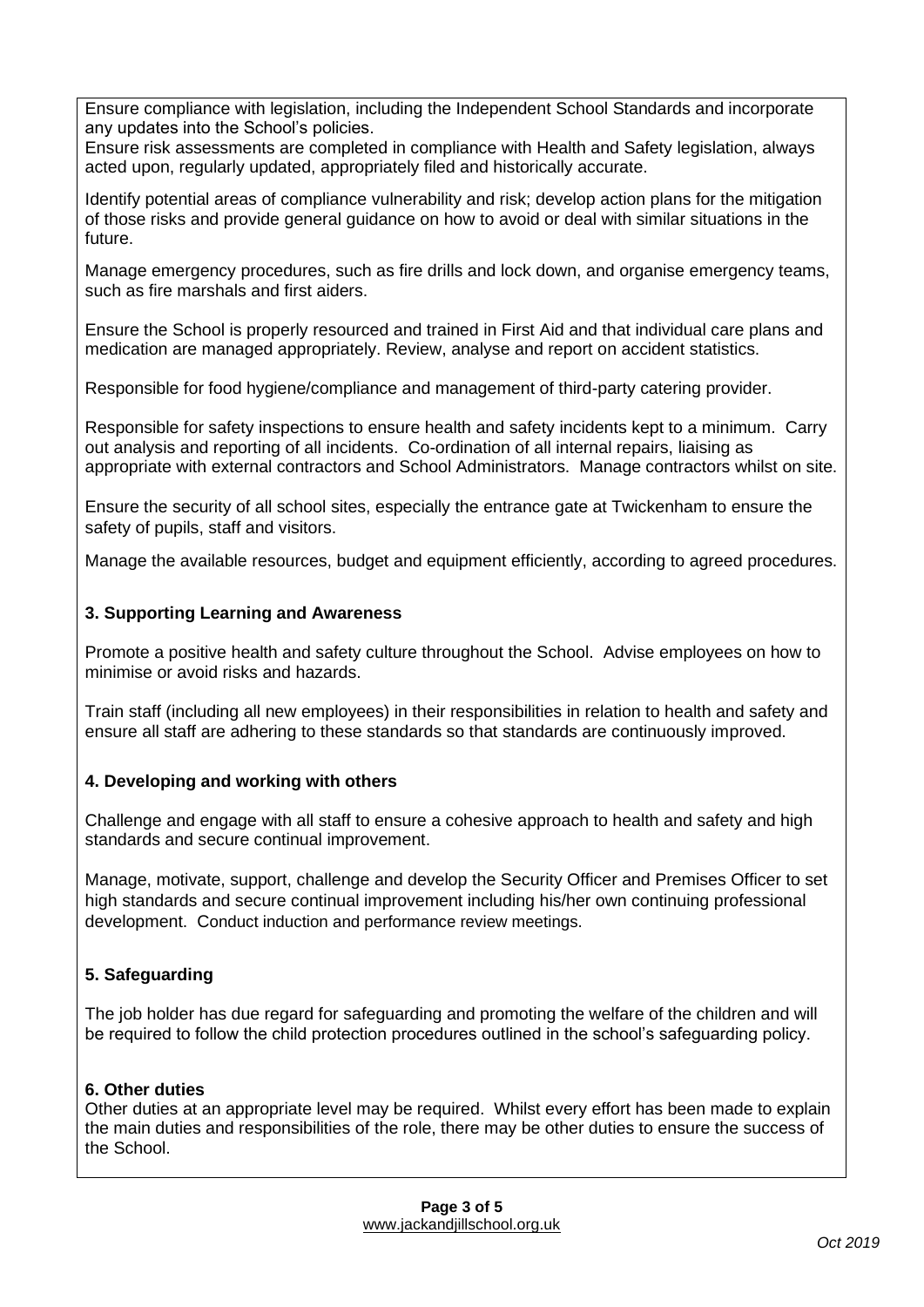### **What we can offer**

The position of Health & Safety and Compliance Manager is a new position and an exciting opportunity for an individual with a recognised health and safety qualification to drive the continuous improvement of health and safety within a STEM focussed school environment.

The opportunity to work flexibly and be part of a Family of Schools that caters for children from the age of two up to the end of KS2.

## **Person Specification**

The criteria below will be assessed by the application form (A), interview (I).

| <b>Attributes</b>                 | <b>Essential</b>                                                                                                                                                                                                                                                                                                                                                                                                                                                    | <b>Assessment</b><br><b>Criteria</b>      |
|-----------------------------------|---------------------------------------------------------------------------------------------------------------------------------------------------------------------------------------------------------------------------------------------------------------------------------------------------------------------------------------------------------------------------------------------------------------------------------------------------------------------|-------------------------------------------|
| Qualifications                    | Industry recognised qualification, such as the<br>$\bullet$<br>NEBOSH Diploma (or equivalent) is essential and<br>evidence of up to date CPD<br>Graduate (or higher) membership of IOSH preferable<br>$\bullet$                                                                                                                                                                                                                                                     | A<br>A                                    |
| Experience                        | Credible experience in health and safety, ideally<br>$\bullet$<br>within the education sector<br>Experience of running training sessions & supporting<br>$\bullet$<br>others on health and safety<br>Able to write health and safety policy and process<br>$\bullet$<br>documentation<br>Project management experience<br>$\bullet$<br>Experience of carrying out health and safety audits<br>Experience of implementing and maintaining quality<br>control systems | A<br>A, I<br>A, I<br>A, I<br>A, I<br>A, I |
| Leadership                        | Experience of developing, monitoring and evaluating<br>$\bullet$<br>the effectiveness of health and safety procedures<br>Evidence of managing, inspiring and motivating<br>$\bullet$<br>colleagues<br>Ability to make difficult decisions and follow them<br>$\bullet$<br>through                                                                                                                                                                                   | A, I<br>A, I,<br>A, I                     |
| Vision                            | Supports our belief that health and safety requires<br>$\bullet$<br>focus, coherence and rigour                                                                                                                                                                                                                                                                                                                                                                     | $\mathbf{I}$                              |
| <b>Other Skills and Abilities</b> | Excellent oral and written communication skills and<br>$\bullet$<br>good listening skills<br>Approachable and promotes positive working<br>$\bullet$<br>relationships<br><b>Excellent IT skills</b><br>$\bullet$                                                                                                                                                                                                                                                    | A, I<br>T<br>A, I                         |
| Behaviour                         | Demonstrates high standards of personal integrity,<br>$\bullet$<br>loyalty, discretion and professionalism<br>A calm, patient and reassuring manner<br>$\bullet$                                                                                                                                                                                                                                                                                                    | T                                         |
| Safeguarding                      | Commitment to safeguarding and welfare of all<br>$\bullet$<br>stakeholders                                                                                                                                                                                                                                                                                                                                                                                          | $\mathbf{I}$                              |